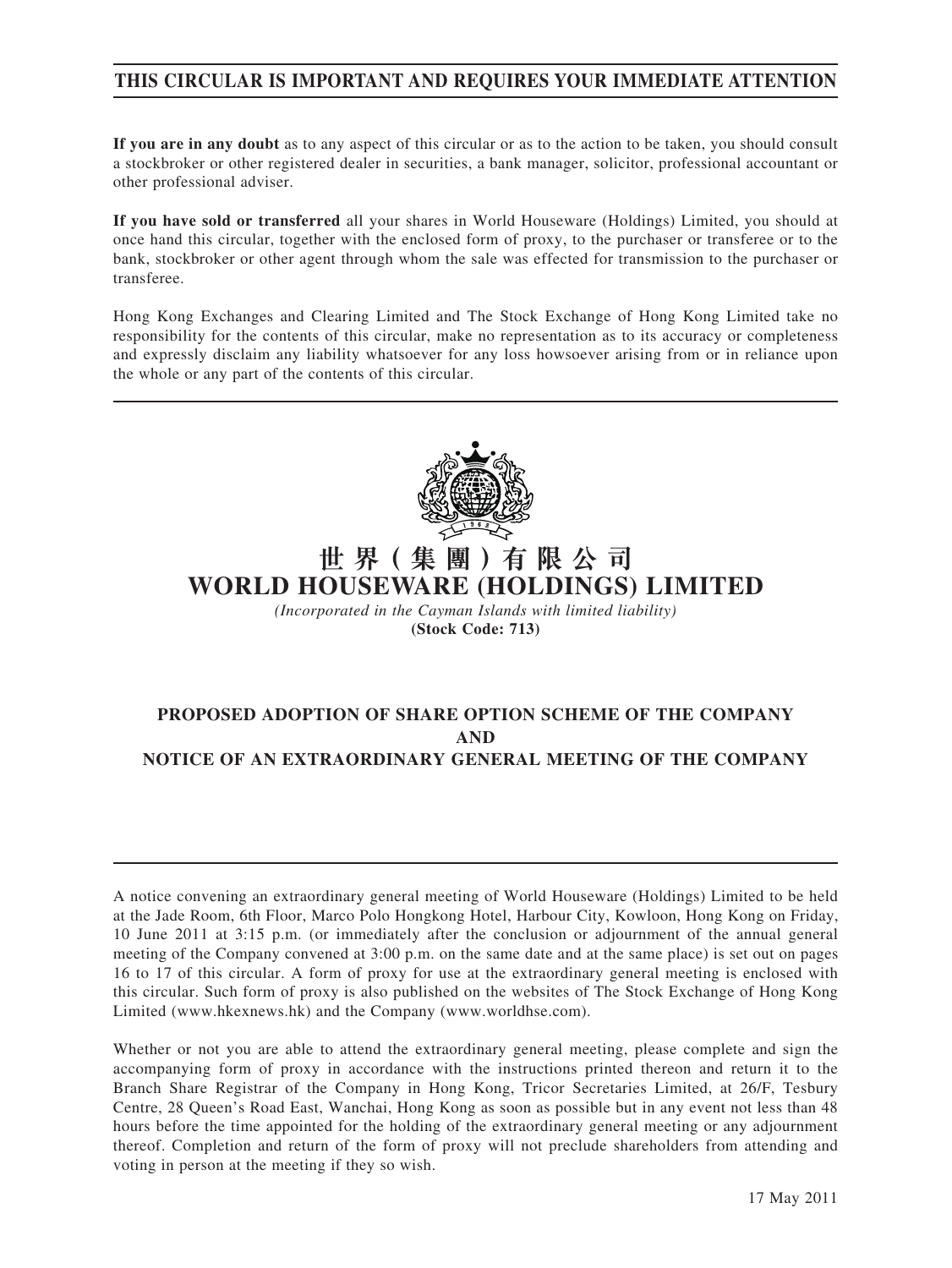## **CONTENTS**

### *Page*

| $\overline{\mathbf{ii}}$     |  |                |  |  |
|------------------------------|--|----------------|--|--|
|                              |  |                |  |  |
| <b>Letter from the Board</b> |  |                |  |  |
| 1 <sub>1</sub>               |  | $\overline{4}$ |  |  |
| 2.                           |  | 5              |  |  |
| 3.                           |  | 6              |  |  |
| 4.                           |  | $\tau$         |  |  |
| 5 <sub>1</sub>               |  | $\tau$         |  |  |
|                              |  |                |  |  |
| 16                           |  |                |  |  |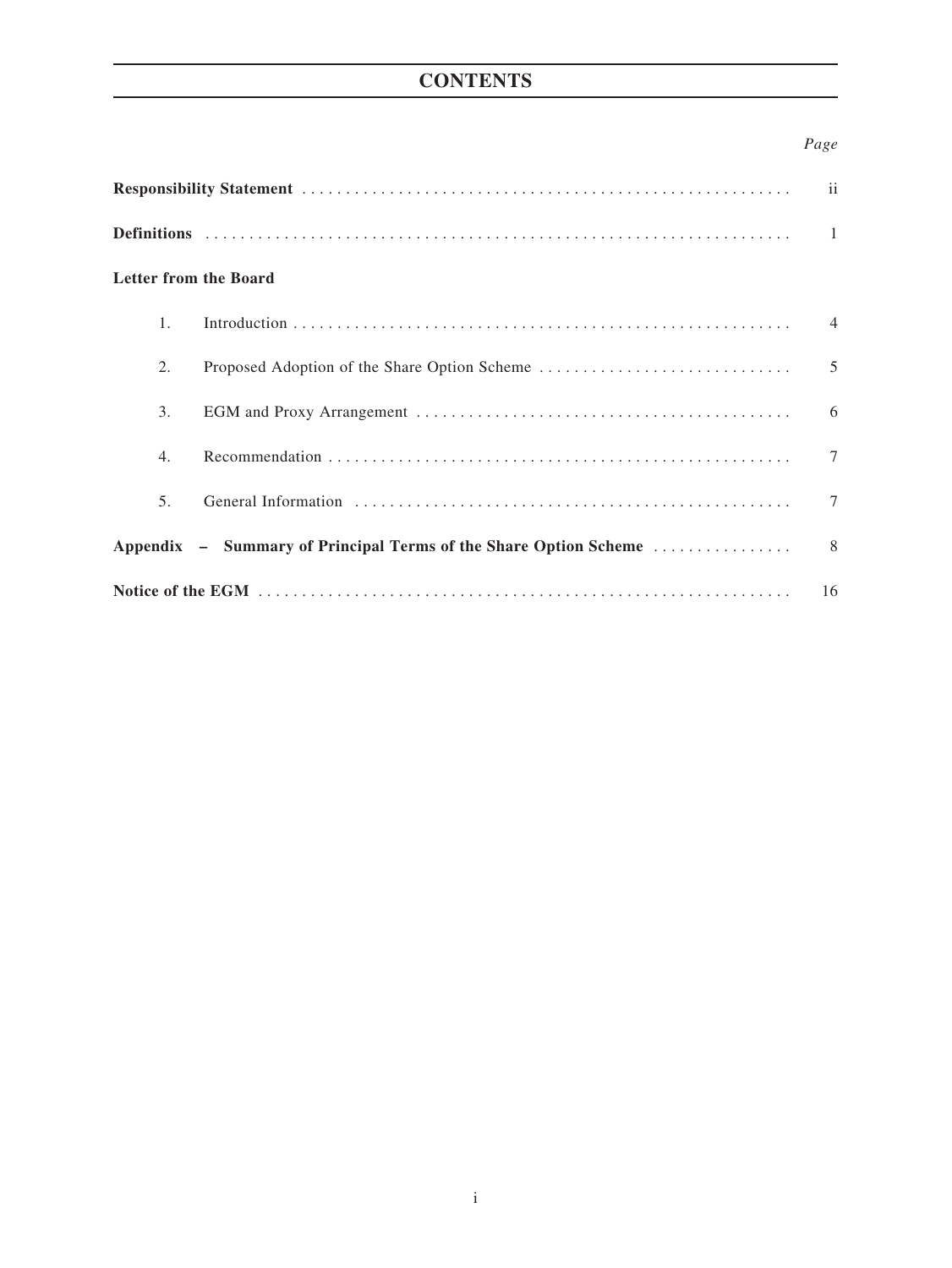## **RESPONSIBILITY STATEMENT**

This document, for which the directors of the Company collectively and individually accept full responsibility, includes particulars given in compliance with the Rules Governing the Listing of Securities on The Stock Exchange of Hong Kong Limited for the purpose of giving information with regard to the Company. The directors, having made all reasonable enquiries, confirm that to the best of their knowledge and belief the information contained in this document is accurate and complete in all material respects and not misleading or deceptive, and there are no other matters the omission of which would make any statement herein or this document misleading.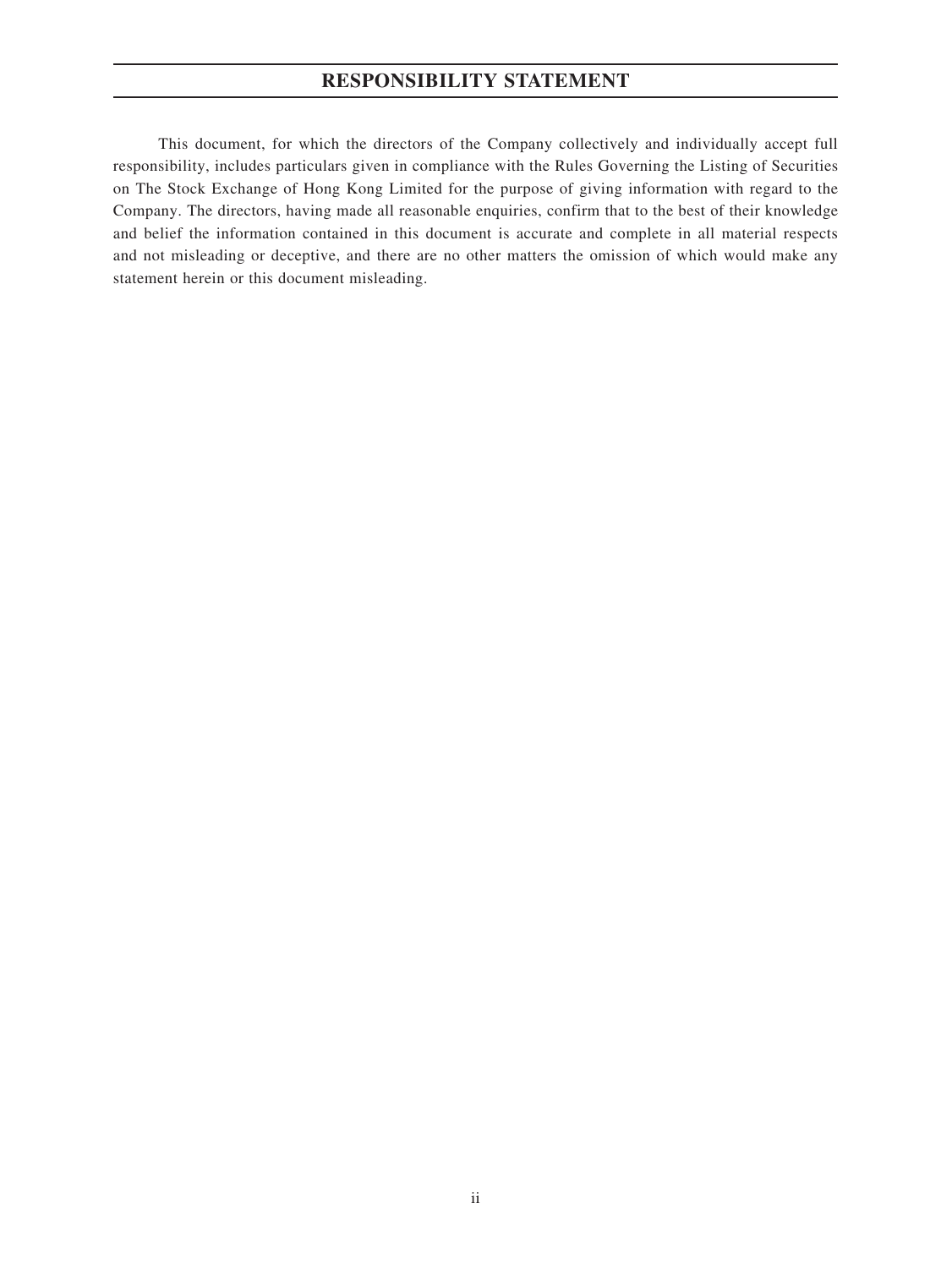## **DEFINITIONS**

*In this circular, unless the context otherwise requires, the following expressions shall have the following meanings:*

| "associate"                       | has the meaning as ascribed thereto in the Listing Rules;                                                                                                                                                                                                                                                                                                                                                                                                                                                                                                           |  |
|-----------------------------------|---------------------------------------------------------------------------------------------------------------------------------------------------------------------------------------------------------------------------------------------------------------------------------------------------------------------------------------------------------------------------------------------------------------------------------------------------------------------------------------------------------------------------------------------------------------------|--|
| "Board"                           | the board of Directors;                                                                                                                                                                                                                                                                                                                                                                                                                                                                                                                                             |  |
| "Business Day(s)"                 | day(s) (other than Saturday and day on which a tropical cyclone<br>warning No.8 or above or a "black rainstorm warning signal" is<br>hoisted in Hong Kong at any time between 9:00 a.m. and 5:00<br>p.m.) on which banks are open in Hong Kong for general banking<br>business;                                                                                                                                                                                                                                                                                     |  |
| "Company"                         | World Houseware (Holdings) Limited, a company incorporated in<br>the Cayman Islands with limited liability, the shares of which are<br>listed on the main board of the Stock Exchange;                                                                                                                                                                                                                                                                                                                                                                              |  |
| "connected person"                | has the meaning as ascribed thereto in the Listing Rules;                                                                                                                                                                                                                                                                                                                                                                                                                                                                                                           |  |
| "court"                           | has the meaning as ascribed thereto in the Companies Ordinance,<br>Chapter 32 of the Laws of Hong Kong;                                                                                                                                                                                                                                                                                                                                                                                                                                                             |  |
| "Current Articles of Association" | the articles of association of the Company currently in force;                                                                                                                                                                                                                                                                                                                                                                                                                                                                                                      |  |
| "Director(s)"                     | the director(s) of the Company;                                                                                                                                                                                                                                                                                                                                                                                                                                                                                                                                     |  |
| "EGM"                             | an extraordinary general meeting of the Company to be held at<br>the Jade Room, 6th Floor, Marco Polo Hongkong Hotel, Harbour<br>City, Kowloon, Hong Kong on Friday, 10 June 2011 at 3:15 p.m.<br>(or immediately after the conclusion or adjournment of the annual<br>general meeting of the Company convened at 3:00 p.m. on the<br>same date and at the same place), to consider and, if appropriate,<br>to approve the resolution contained in the notice of the meeting<br>which is set out on pages 16 to 17 of this circular, or any<br>adjournment thereof; |  |
| "Eligible Employee"               | employee (whether full time or part time employee, including<br>any executive director but not any non-executive director) of the<br>Company, its Subsidiaries or any Invested Entity;                                                                                                                                                                                                                                                                                                                                                                              |  |
| "Grantee(s)"                      | Participant(s) who accepted the Offer in accordance with the terms<br>of the Share Option Scheme or (where the context so permits) a<br>person entitled to any such Option in consequence of the death of<br>the original Grantee;                                                                                                                                                                                                                                                                                                                                  |  |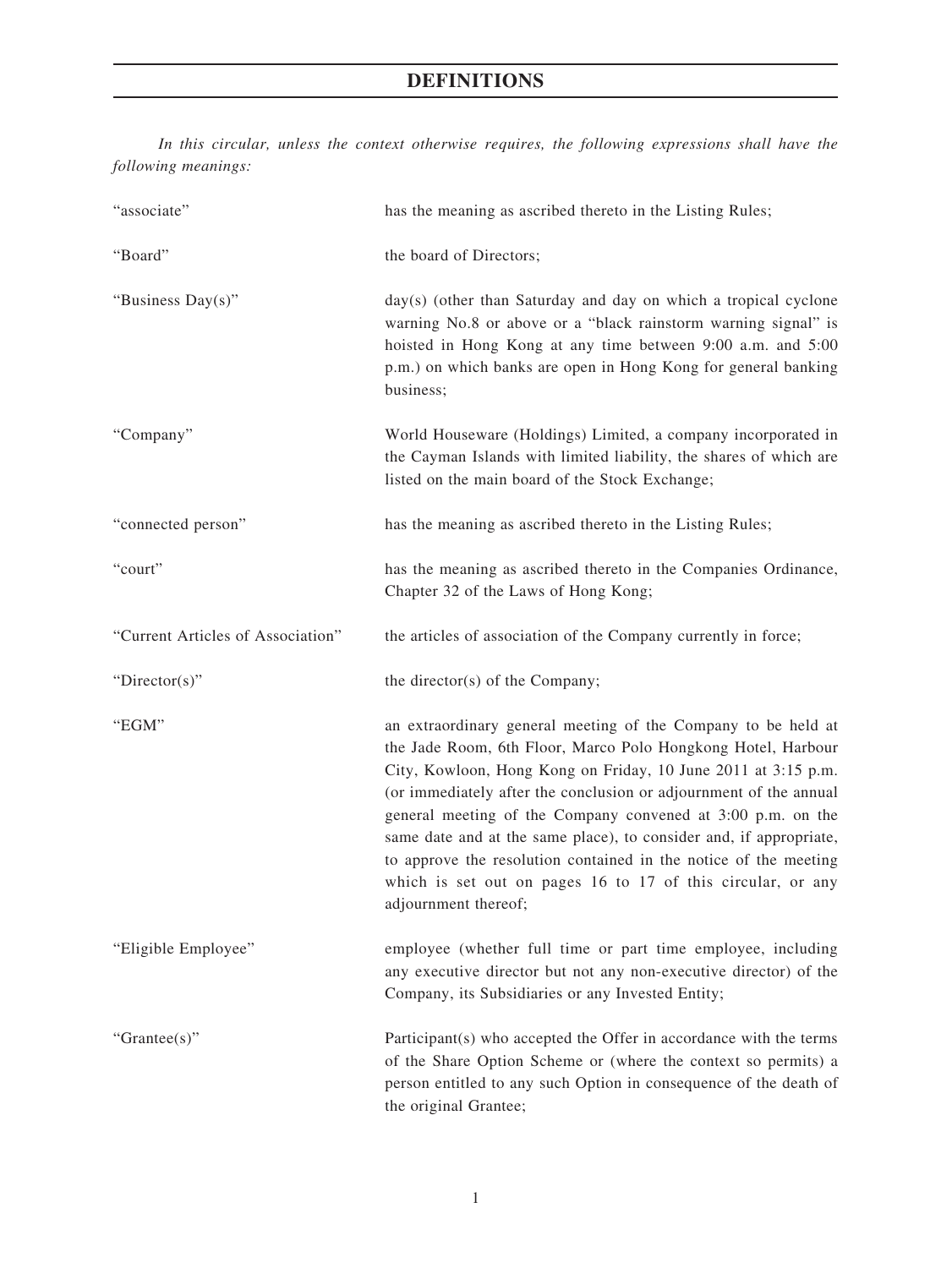## **DEFINITIONS**

| "Group"                   | the Company and its Subsidiaries from time to time;                                                                                                                      |
|---------------------------|--------------------------------------------------------------------------------------------------------------------------------------------------------------------------|
| "HK\$"                    | Hong Kong dollars, the lawful currency of Hong Kong;                                                                                                                     |
| "Hong Kong"               | the Hong Kong Special Administrative Region of the People's<br>Republic of China;                                                                                        |
| "Invested Entity"         | any entity in which the Group holds any equity interest;                                                                                                                 |
| "Latest Practicable Date" | 12 May 2011, being the latest practicable date prior to the printing<br>of this circular for ascertaining certain information in this circular;                          |
| "Listing Rules"           | the Rules Governing the Listing of Securities on the Stock<br>Exchange;                                                                                                  |
| "Offer"                   | the offer of the grant of an Option made in accordance with the<br>Share Option Scheme;                                                                                  |
| "Offer Date"              | the date on which the Board makes an Offer to any Participant;                                                                                                           |
| "Option(s)"               | option(s) to subscribe for Shares granted pursuant to the Share<br>Option Scheme;                                                                                        |
| "Participant(s)"          | any person belonging to any of the following classes of persons:                                                                                                         |
|                           | any Eligible Employee;<br>(a)                                                                                                                                            |
|                           | (b)<br>any non-executive director (including independent non-<br>executive director) of the Company, any of its Subsidiaries<br>or any Invested Entity;                  |
|                           | any supplier of goods or services to any member of the<br>(c)<br>Group or any Invested Entity;                                                                           |
|                           | (d)<br>any customer of the Group or any Invested Entity;                                                                                                                 |
|                           | any person or entity that provides research, development or<br>(e)<br>other technological support to the Group or any Invested<br>Entity; and                            |
|                           | (f)<br>any shareholder of any member of the Group or any<br>Invested Entity or any holder of any securities issued by<br>any member of the Group or any Invested Entity; |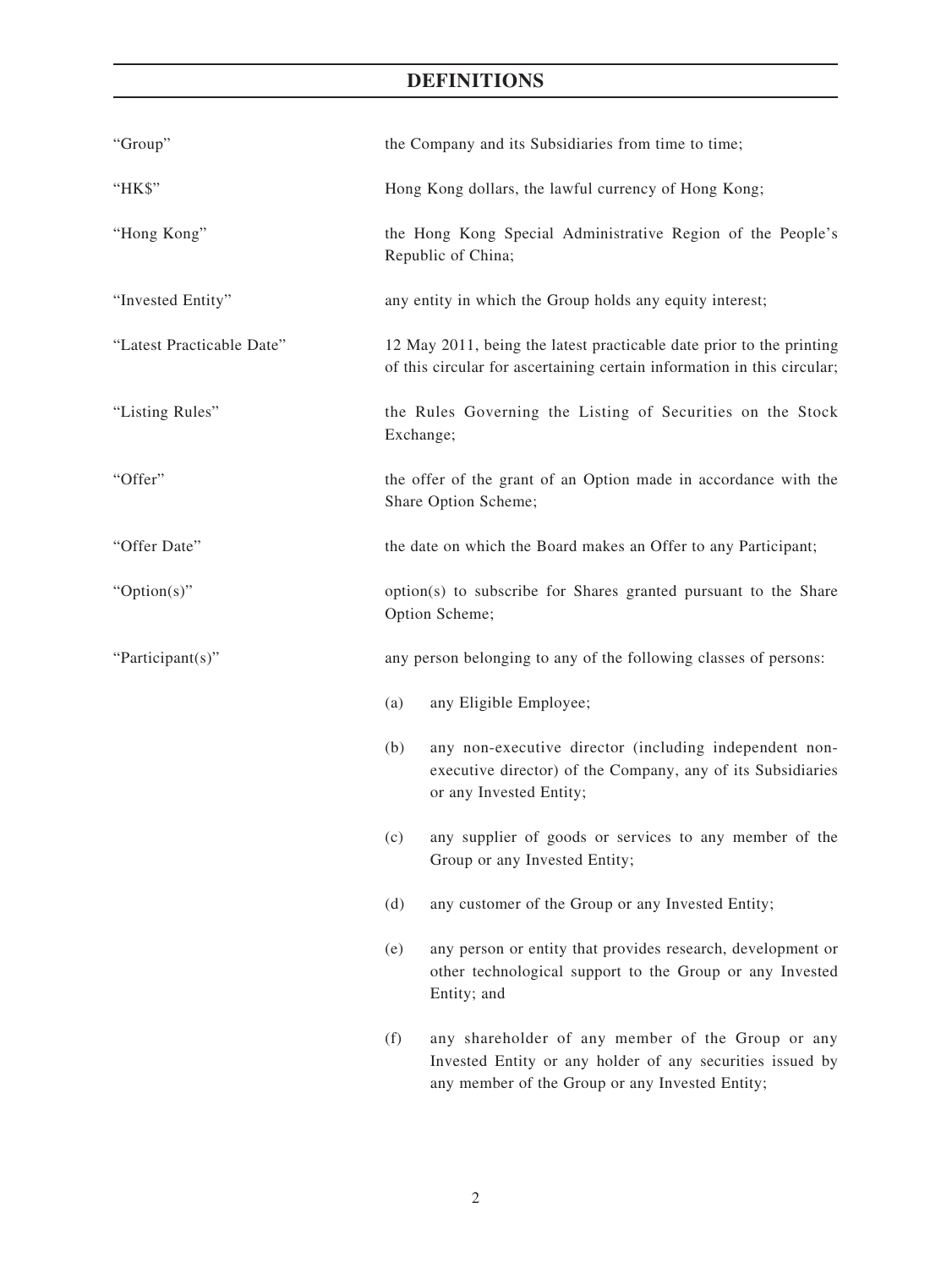## **DEFINITIONS**

| "Share Option Scheme" | the share option scheme proposed to be adopted by the Company<br>at the EGM, a summary of principal terms of which is set out in<br>the Appendix to this circular;                                                                                                                         |
|-----------------------|--------------------------------------------------------------------------------------------------------------------------------------------------------------------------------------------------------------------------------------------------------------------------------------------|
| "Shareholder(s)"      | $holder(s)$ of Share $(s)$ ;                                                                                                                                                                                                                                                               |
| "Share $(s)$ "        | ordinary share(s) of HK\$0.1 each in the capital of the Company<br>or if there has been a subsequent subdivision, consolidation,<br>reclassification or reconstruction of the share capital of the<br>Company, shares forming part of the ordinary equity share capital<br>of the Company; |
| "Stock Exchange"      | The Stock Exchange of Hong Kong Limited;                                                                                                                                                                                                                                                   |
| "Subscription Price"  | the price per Share at which a Grantee may subscribe for Shares<br>on the exercise of an Option as described in the provisions of the<br>Share Option Scheme, subject to adjustment in accordance with<br>the Share Option Scheme;                                                         |
| "Subsidiary(ies)"     | company(ies) which is/are for the time being subsidiary(ies)<br>(within the meaning of Section 2 of the Companies Ordinance,<br>Chapter 32 of the Laws of Hong Kong) of the Company, whether<br>incorporated in Hong Kong or elsewhere;                                                    |
| "Trading Day(s)"      | $day(s)$ on which the Stock Exchange is open for the trading of<br>Shares;                                                                                                                                                                                                                 |
| $``\%"$               | per cent.                                                                                                                                                                                                                                                                                  |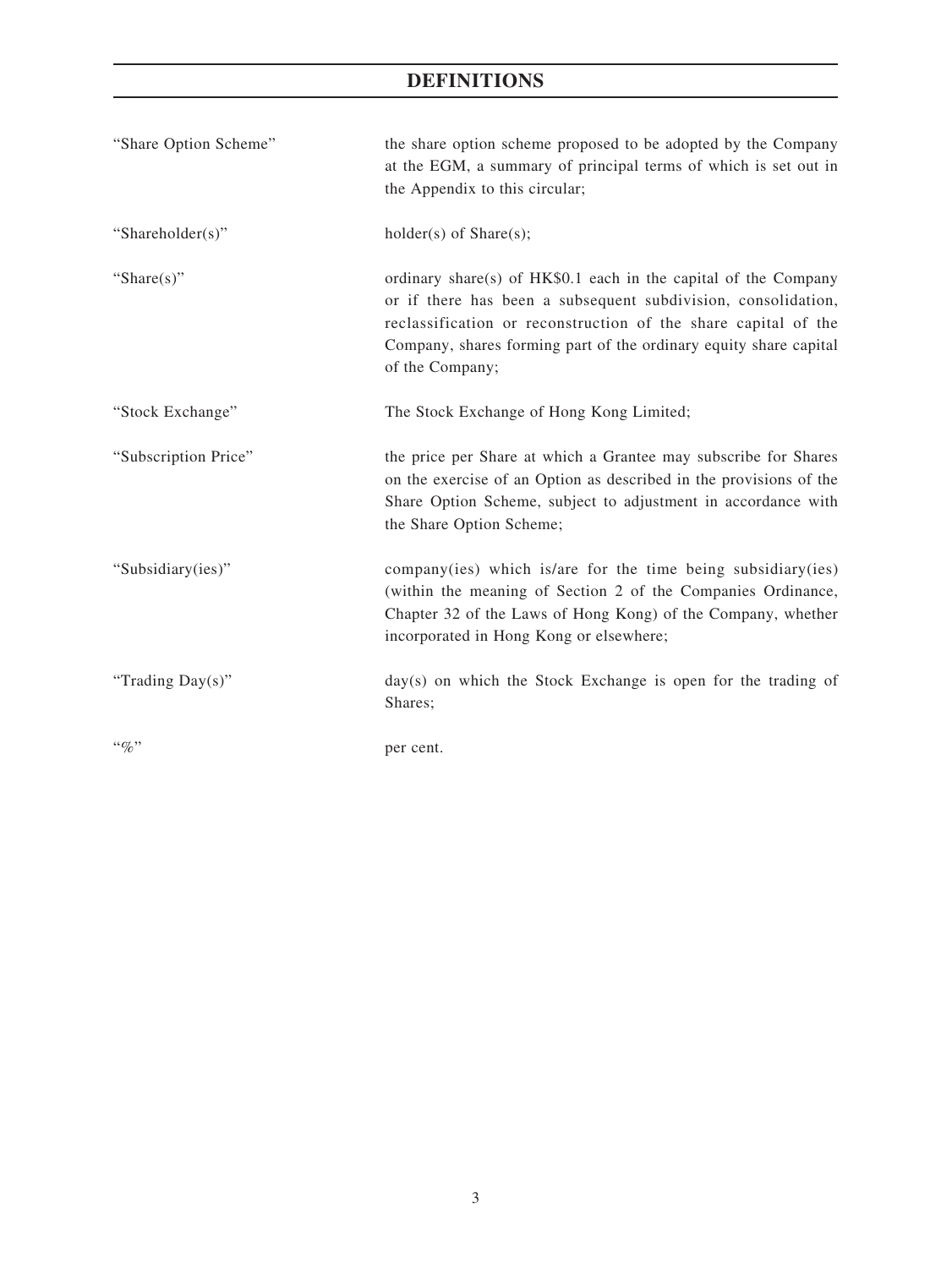### **LETTER FROM THE BOARD**



# **世 界( 集 團 )有 限 公 司 WORLD HOUSEWARE (HOLDINGS) LIMITED**

*(Incorporated in the Cayman Islands with limited liability)* **(Stock Code: 713)**

*Executive Directors: Registered Office:* Mr. Lee Tat Hing *(Chairman)* P.O. Box 309 Madam Fung Mei Po **Ugland House** *(Vice Chairperson and Chief Executive Officer)* Grand Cayman KY1-1104 Mr. Lee Chun Sing *(Vice Chairman)* Cayman Islands Mr. Lee Pak Tung Madam Chan Lai Kuen Anita *Principal Place of Business in Hong Kong:*

Mr. Cheung Tze Man Edward 16-18 Wah Sing Street

*Independent Non-executive Directors:* New Territories Mr. Tsui Chi Him Steve Hong Kong Mr. Ho Tak Kay Mr. Hui Chi Kuen Thomas

Flat C, 18th Floor *Non-executive Director:* Bold Win Industrial Building Kwai Chung

17 May 2011

*To the shareholders*

Dear Sir/Madam,

### **PROPOSED ADOPTION OF SHARE OPTION SCHEME OF THE COMPANY AND NOTICE OF AN EXTRAORDINARY GENERAL MEETING OF THE COMPANY**

#### **1. INTRODUCTION**

The purpose of this circular is to provide Shareholders with information in respect of the resolution to be proposed at the EGM relating to the adoption of the Share Option Scheme, and to give notice of the EGM.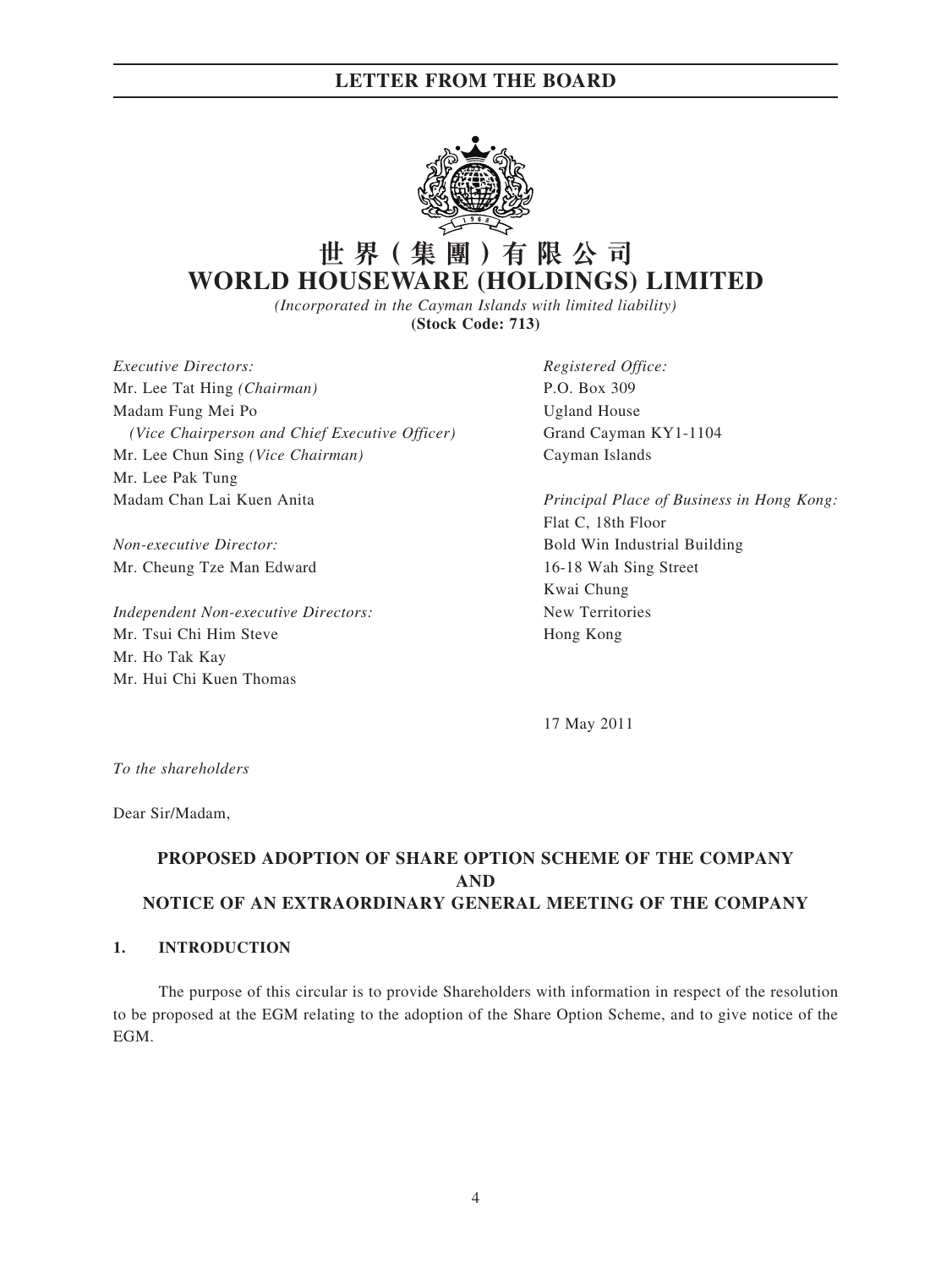#### **2. PROPOSED ADOPTION OF THE SHARE OPTION SCHEME**

As at the Latest Practicable Date, the Company does not have any share option scheme currently in force. The Directors consider to adopt the Share Option Scheme so as to provide incentives and/or rewards to the Participants by way of granting Options thereunder for their contribution to the Group and/ or to enable the Group to recruit and retain high-calibre employees and attract human resources that are valuable to the Group and any Invested Entity.

Accordingly, an ordinary resolution will be proposed at the EGM to approve the adoption of the Share Option Scheme.

The terms of the Share Option Scheme provide that in granting Options under the Share Option Scheme, the Board may offer to grant any Options subject to such terms and conditions in relation to the minimum period of the Options to be held and/or the performance criteria to be satisfied before such Options can be exercised and/or any other terms as the Board may determine in its absolute discretion. The Board will also have the discretion in determining the Subscription Price in respect of any Option, provided that the relevant requirements in the Listing Rules are complied with. The Directors are of the view that the flexibility given to the Directors to impose the minimum period for which the Options have to be held and performance targets and other conditions that have to be achieved before the Options can be exercised, will place the Group in a better position to attract human resources that are valuable to the growth and development of the Group as a whole. There will not be any trustees of the Share Option Scheme.

A summary of the terms of the Share Option Scheme is set out in the Appendix to this circular. A copy of the rules of the Share Option Scheme is available for inspection at the Company's principal place of business in Hong Kong at Flat C, 18th Floor, Bold Win Industrial Building, 16-18 Wah Sing Street, Kwai Chung, New Territories, Hong Kong during normal business hours from the date hereof up to and including the date of EGM.

The Directors consider that it is not appropriate to state the value of all the Options that can be granted under the Share Option Scheme as if they had been granted at the Latest Practicable Date as a number of variables which are crucial for the calculation of the value of the Options have not been determined. Such variables include the exercise price, exercise period, any lock up period and other conditions, if any, that an Option is subject to. Accordingly, the Directors believe that any calculation of value of the Options as at the Latest Practicable Date based on a large number of speculative assumptions would not be meaningful and may be misleading to the Shareholders.

The Share Option Scheme constitutes a share option scheme governed by Chapter 17 of the Listing Rules. The Share Option Scheme is conditional upon:

(i) the passing of an ordinary resolution at the EGM approving the adoption of the Share Option Scheme and the allotment and issuance of the Shares, which may fall to be allotted and issued upon exercise of the subscription rights attaching to the Options; and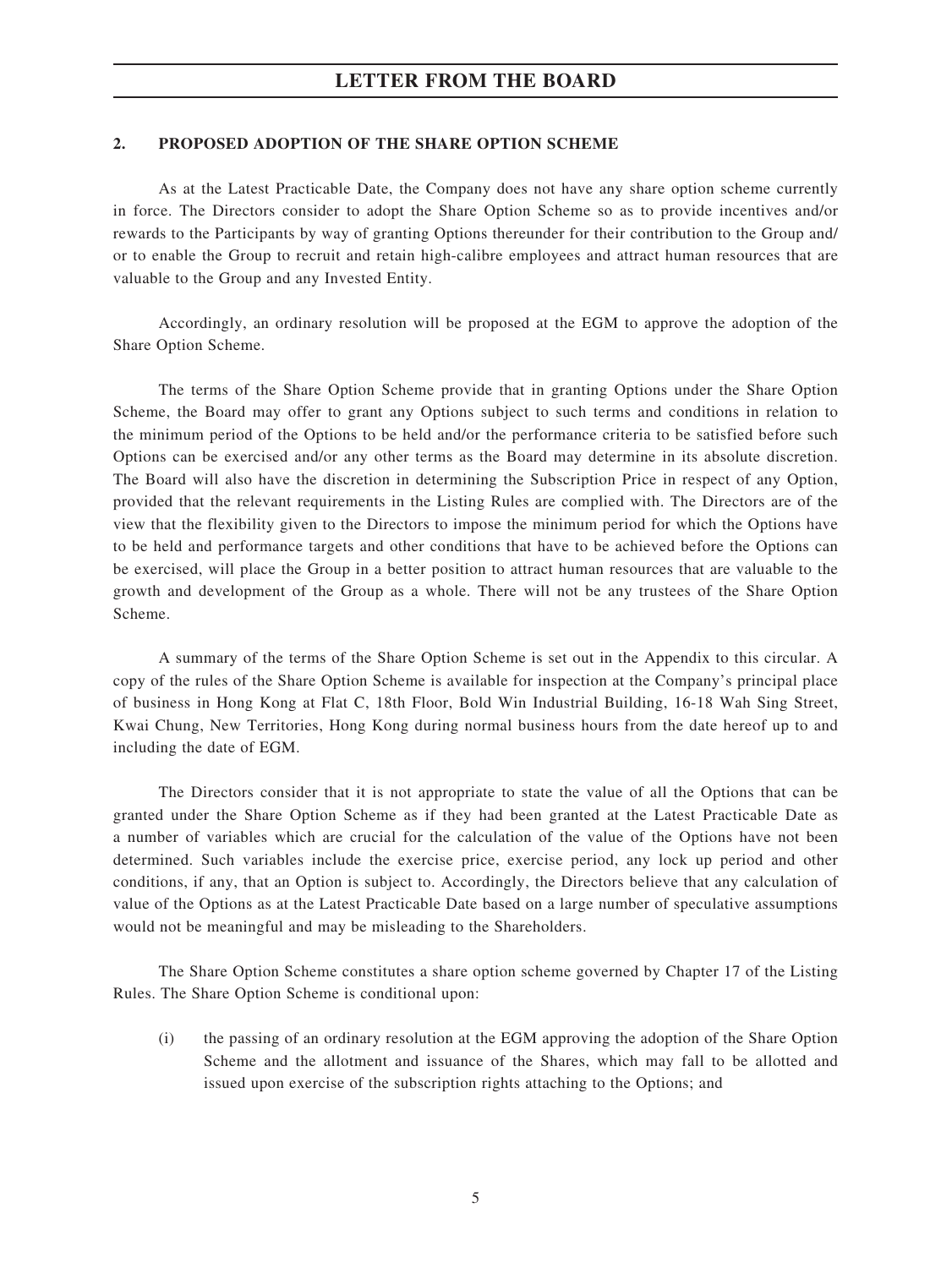### **LETTER FROM THE BOARD**

(ii) the Listing Committee of the Stock Exchange granting the listing of, and permission to deal in, any new Shares which may fall to be allotted and issued upon exercise of the subscription rights attaching to the Options that may be granted under the Share Option Scheme, being 10% of the issued share capital of the Company as at the date of passing of the relevant ordinary resolution.

Subject to the passing of the ordinary resolution set out in the notice of the EGM in respect of the adoption of the Share Option Scheme and assuming that the issued share capital of the Company remains at 676,417,401 Shares as at the date of EGM, the Company can grant Options to the Participants to subscribe for up to 67,641,740 Shares, representing 10% of the issued share capital of the Company as at the date of EGM. To the best knowledge of the Directors having made all reasonable enquiries, none of the Shareholders has a material interest in the proposed adoption of the Share Option Scheme and, therefore, no Shareholder is required to abstain from voting on the said resolution.

An application will be made to the Stock Exchange for approval of the listing of, and permission to deal in, the Shares which may be issued and allotted pursuant to the Share Option Scheme.

#### **3. EGM AND PROXY ARRANGEMENT**

The notice of the EGM is set out on pages 16 to 17 of this circular. At the EGM, a resolution will be proposed to approve the adoption of the Share Option Scheme.

Pursuant to the Listing Rules, any vote of shareholders at a listed issuer's general meeting must be taken by poll. Accordingly, the proposed resolution will be put to vote by way of poll at the EGM. An announcement on the poll vote results will be made by the Company after the EGM in the manner prescribed under Rule 13.39(5) of the Listing Rules.

A form of proxy for use at the EGM is enclosed with this circular and such form of proxy is also published on the websites of the Stock Exchange (www.hkexnews.hk) and the Company (www.worldhse. com). Whether or not you are able to attend the EGM, please complete and sign the form of proxy in accordance with the instructions printed thereon and return it, together with the power of attorney or other authority (if any) under which it is signed or a notarially certified copy of that power of attorney or authority to the Branch Share Registrar of the Company in Hong Kong, Tricor Secretaries Limited, at 26/F, Tesbury Centre, 28 Queen's Road East, Wanchai, Hong Kong, as soon as possible but in any event not less than 48 hours before the time appointed for holding the EGM or any adjournment thereof. Completion and delivery of the form of proxy will not preclude you from attending and voting at the EGM if you so wish and in such event, the proxy form shall be deemed to be revoked.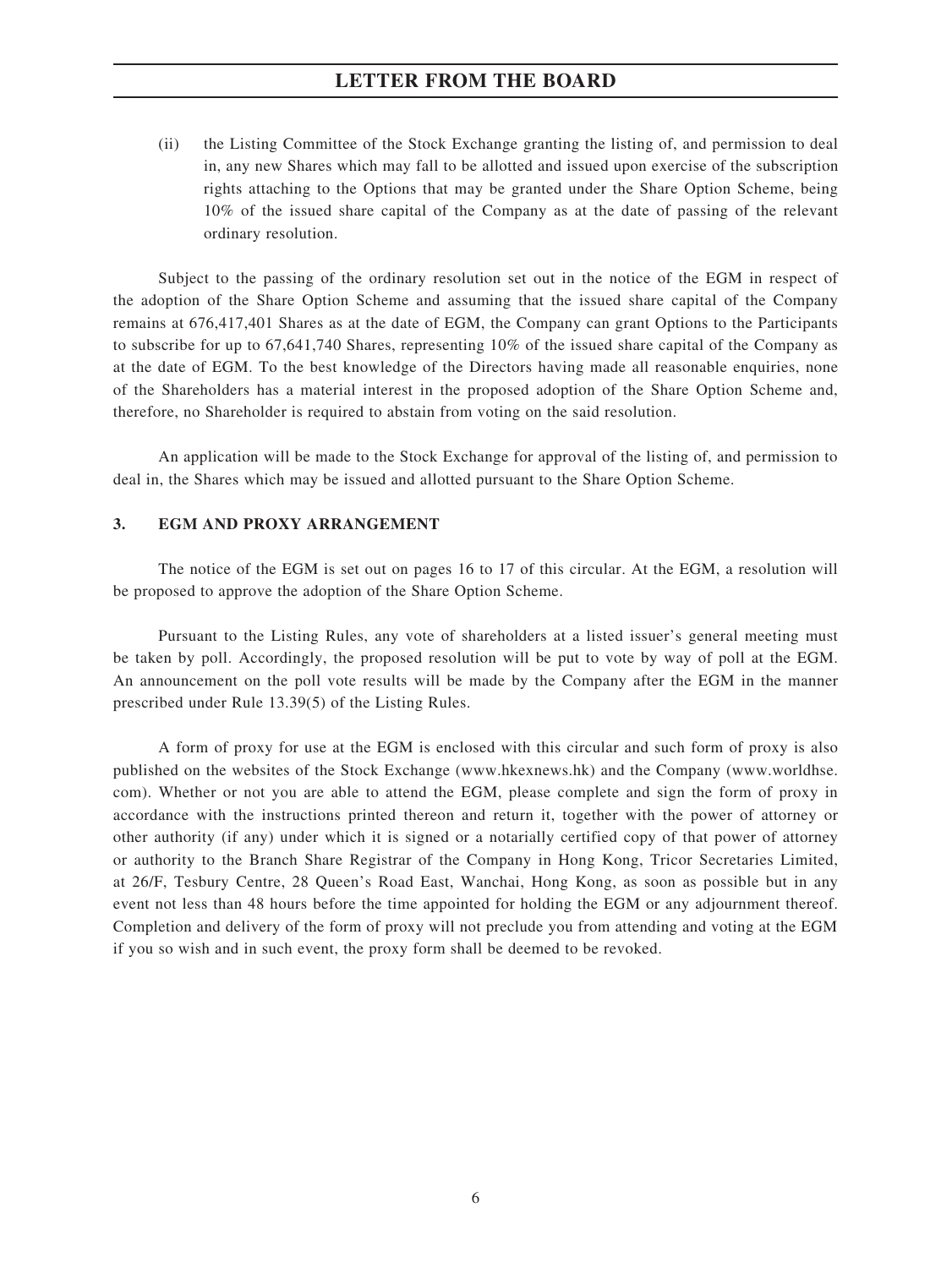### **4. RECOMMENDATION**

The Directors consider that the adoption of the Share Option Scheme is in the best interests of the Company, the Group and the Shareholders. Accordingly, the Directors recommend Shareholders to vote in favour of the relevant resolution to be proposed at the EGM.

### **5. GENERAL INFORMATION**

Your attention is drawn to the Appendix to this circular, which gives a summary of the principal terms of the Share Option Scheme.

> Yours faithfully, By order of the Board **LEE Tat Hing** *Chairman*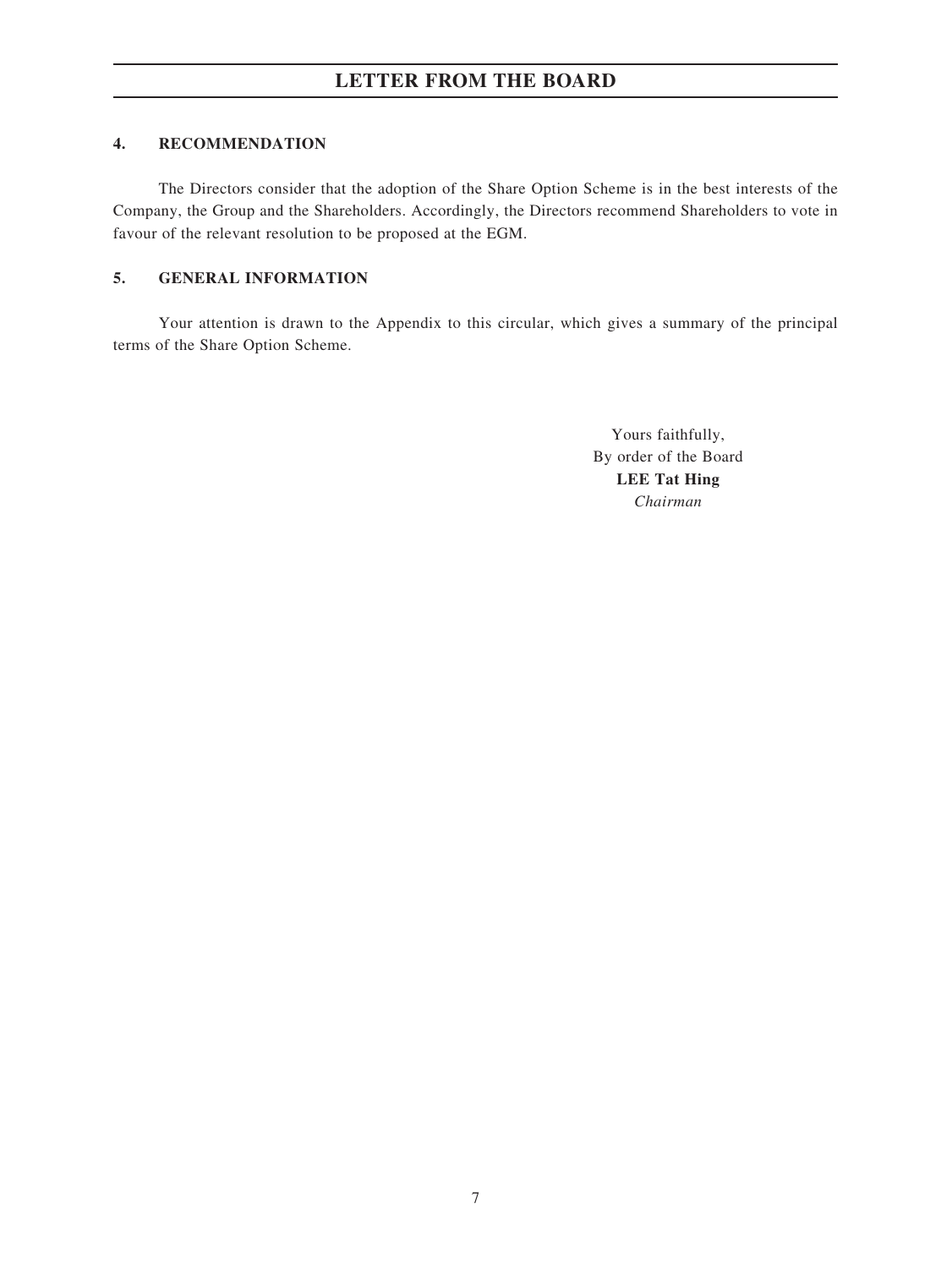The following is a summary of the principal terms of the Share Option Scheme proposed to be adopted at the EGM.

#### **1. PURPOSE OF THE SHARE OPTION SCHEME**

The purpose of the Share Option Scheme is to provide incentives or rewards to the Participants thereunder for their contribution to the Group and/or to enable the Group to recruit and retain high-calibre employees and attract human resources that are valuable to the Group and any Invested Entity.

#### **2. PARTICIPANTS**

The Directors may, at their absolute discretion, invite any person belonging to any of the following classes of Participants, to take up Options to subscribe for Shares:

- (a) any Eligible Employee;
- (b) any non-executive director (including independent non-executive director) of the Company, any of its Subsidiaries or any Invested Entity;
- (c) any supplier of goods or services to any member of the Group or any Invested Entity;
- (d) any customer of the Group or any Invested Entity;
- (e) any person or entity that provides research, development or other technological support to the Group or any Invested Entity; and
- (f) any shareholder of any member of the Group or any Invested Entity or any holder of any securities issued by any member of the Group or any Invested Entity;

The basis of eligibility of any of the above classes of Participants to the grant of any Options shall be determined by the Directors from time to time on the basis of their contribution to the development and growth of the Group and the Invested Entity.

#### **3. MAXIMUM NUMBER OF SHARES AVAILABLE FOR SUBSCRIPTION**

- (3.1) The maximum number of Shares to be issued upon exercise of all outstanding Options granted and yet to be exercised under the Share Option Scheme and any other share option schemes of the Company must not in aggregate exceed 30% of the issued share capital of the Company from time to time.
- (3.2) The total number of Shares which may be issued upon exercise of all Options (excluding, for this purpose, Options which have lapsed in accordance with the terms of the Share Option Scheme and any other share option schemes of the Company) to be granted under the Share Option Scheme and any other share option schemes of the Company must not in aggregate exceed 10% of the Shares in issue as at the date of approval of the Share Option Scheme (the "**General Scheme Limit**").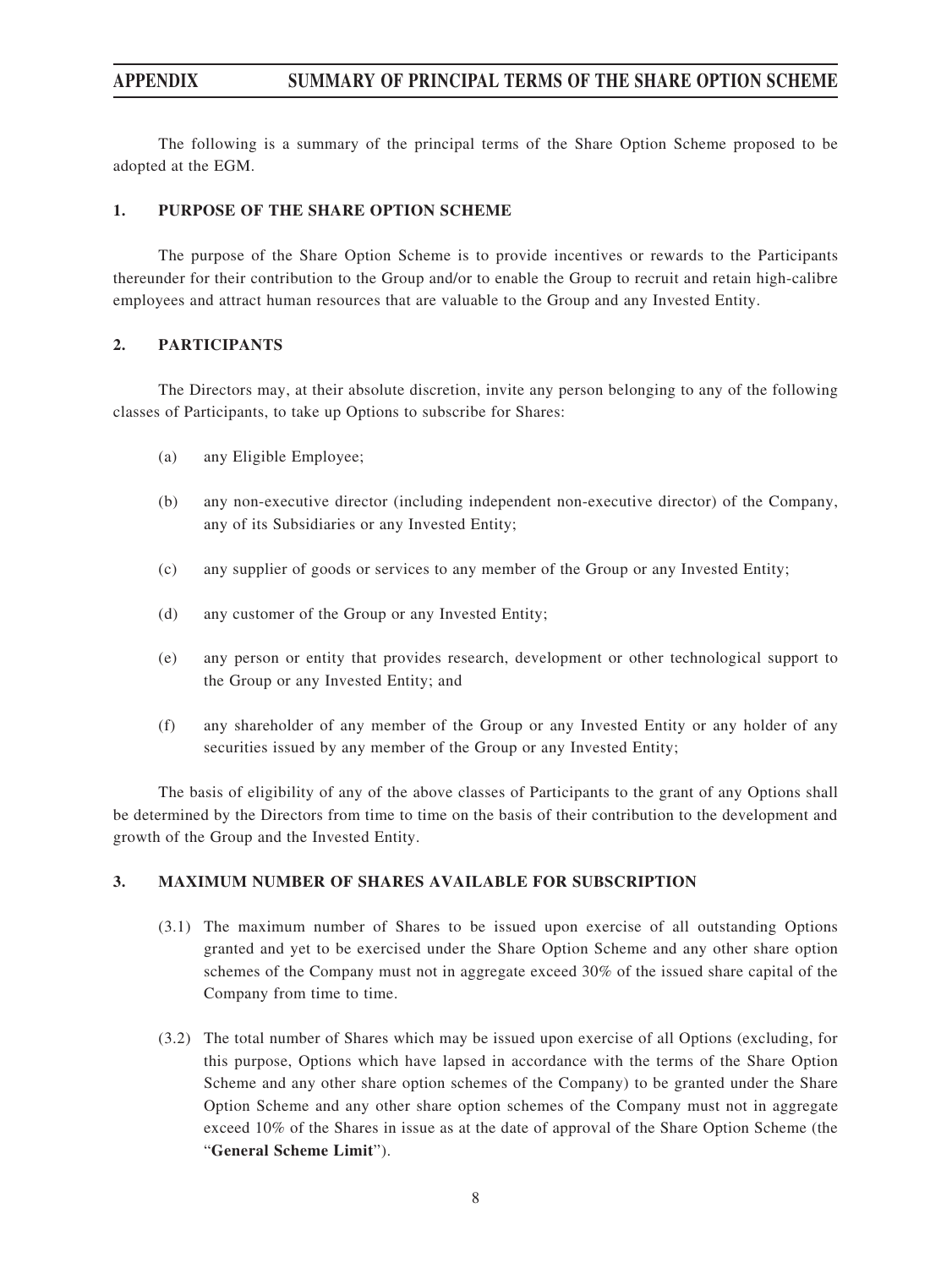- (3.3) Subject to sub-paragraph (3.1) above and without prejudice to sub-paragraph (3.4) below, the Company may seek approval of the Shareholders in general meeting to refresh the General Scheme Limit provided that the total number of Shares which may be issued upon exercise of all Options to be granted under the Share Option Scheme and any other share option schemes of the Company under the limit as "refreshed" must not exceed 10% of the Shares in issue as at the date of approval of such limit and for the purpose of calculating the limit as "refreshed", Options (including those outstanding, cancelled, lapsed or exercised in accordance with the terms of Share Option Scheme and any other share option schemes of the Company) previously granted under the Share Option Scheme and any other share option schemes of the Company will not be counted.
- (3.4) Subject to sub-paragraph (3.1) above and without prejudice to sub-paragraph (3.3) above, the Company may seek separate Shareholders' approval in general meeting to grant Options beyond the General Scheme Limit or, if applicable, the limit referred to in sub-paragraph (3.3) above to Participants specifically identified by the Company before such approval is sought.

### **4. MAXIMUM ENTITLEMENT OF EACH PARTICIPANT**

The total number of Shares issued and which may fall to be issued upon exercise of the Options granted under the Share Option Scheme and any other share option schemes of the Company (including both exercised and outstanding Options) to each Participant in any 12-month period must not exceed 1% of the issued share capital of the Company for the time being (the "**Individual Limit**"). Any further grant of Options to a Participant in excess of the Individual Limit (including exercised, cancelled and outstanding Options) in any 12-month period up to and including the date of such further grant must be subject to Shareholders' approval in general meeting of the Company with such Participant and his associates abstaining from voting. The number and terms (including the Subscription Price) of the Options to be granted to such Participant must be fixed before Shareholders' approval and the date of the meeting of the Board for proposing such further grant of Options should be taken as the date of Offer for the purpose of calculating the Subscription Price.

#### **5. GRANT OF OPTIONS TO CONNECTED PERSONS**

- (5.1) Any grant of Options under the Share Option Scheme to a Director, chief executive (other than a proposed Director or a proposed chief executive of the Company) or substantial Shareholder of the Company, or any of their respective associates, must be approved by independent non-executive Directors (excluding any independent non-executive Director who is the Grantee of the Options).
- (5.2) Where any grant of Options to a substantial Shareholder or an independent non-executive Director of the Company, or any of their respective associates, would result in the Shares issued and to be issued upon exercise of all Options already granted and to be granted (including Options exercised, cancelled and outstanding) to such person in the 12-month period up to and including the date of such grant:
	- (a) representing in aggregate over 0.1% of the Shares in issue; and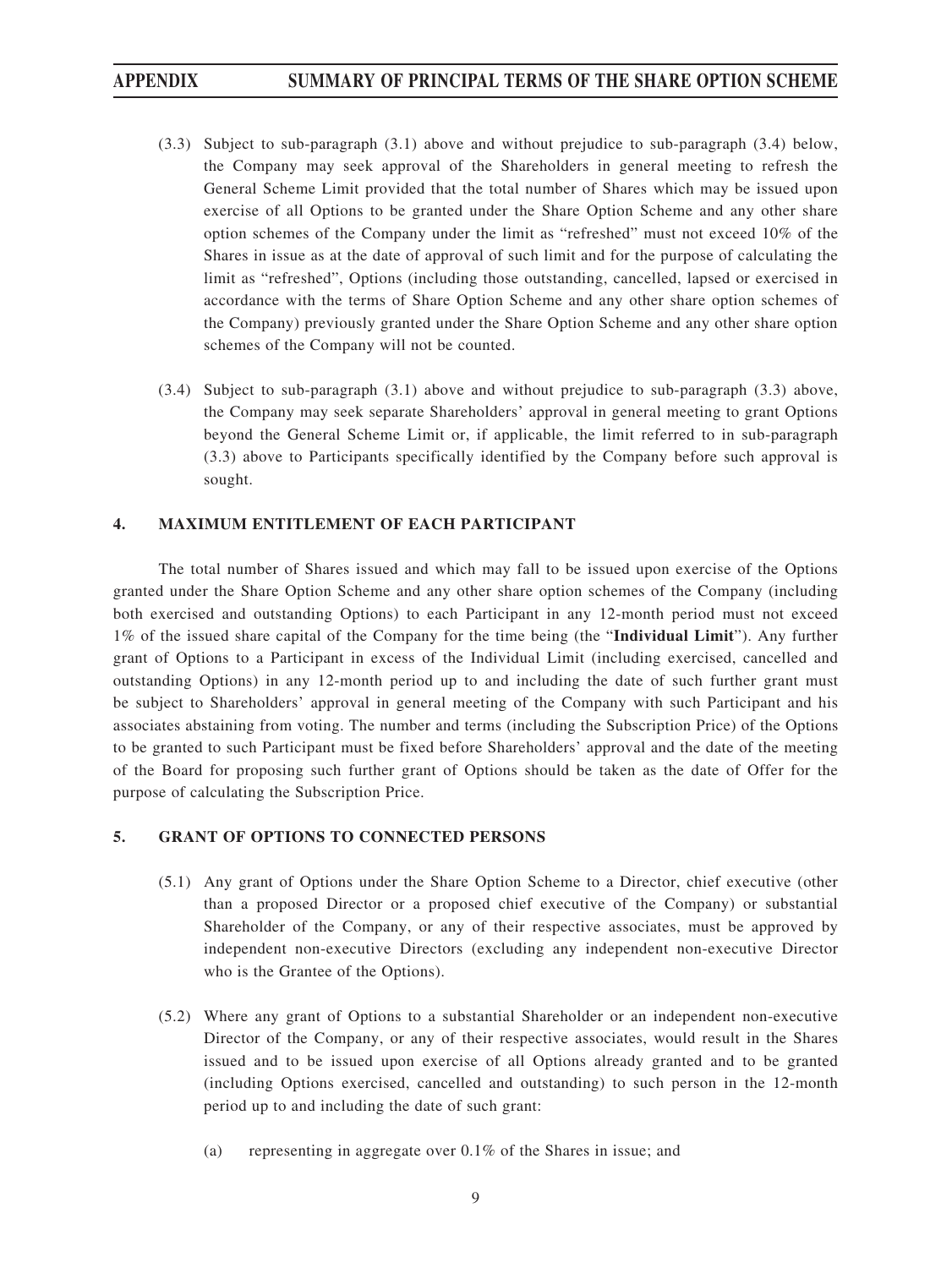(b) having an aggregate value, based on the closing price of the Shares at the date of each grant, in excess of HK\$5,000,000,

such further grant of Options must be approved by the Shareholders. All connected persons of the Company must abstain from voting at such general meeting, except that any connected person may vote against the relevant resolution at the general meeting provided that his intention to do so has been stated in the relevant circular.

For the purpose of seeking Shareholders' approval in general meeting under sub-paragraphs (3.3) and (3.4), paragraph 4 and sub-paragraph (5.2) above, the Company must send a circular to the Shareholders containing the information required under the Listing Rules.

### **6. TIME OF ACCEPTANCE AND EXERCISE OF AN OPTION**

An Offer may be accepted by a Participant within 28 days from the Offer Date. A consideration of HK\$1 is payable on acceptance of the Offer. An Option may be exercised in accordance with the terms of the Share Option Scheme at any time during a period to be determined and notified by the Directors to each Grantee, which period may commence on the day on which the Offer is made but shall end in any event not later than 10 years from the Offer Date subject to the provisions for early termination thereof (the "**Option Period**").

Unless the Directors otherwise determined and stated in the Offer to a Participant, there is no minimum period for which an Option granted under the Share Option Scheme must be held before it can be exercised.

#### **7. PERFORMANCE TARGETS**

Unless the Directors otherwise determined and stated in the Offer to a Participant, a Participant is not required to achieve any performance targets before any Options granted under the Share Option Scheme can be exercised.

#### **8. SUBSCRIPTION PRICE FOR SHARES**

The Subscription Price in respect of any particular Option shall be such price as determined by the Board in its absolute discretion at the time of the making of the Offer (which shall be stated in the letter containing the Offer) but in any case the Subscription Price shall not be less than the highest of (i) the closing price of the Shares as stated in the Stock Exchange's daily quotations sheet on the Offer Date, which must be a Trading Day; (ii) the average closing price of the Shares as stated in the Stock Exchange's daily quotations sheets for the 5 Trading Days immediately preceding the Offer Date; and (iii) the nominal value of a Share. Without prejudice to the generality of the foregoing, the Board may grant Options in respect of which the Subscription Price is fixed at different prices for different periods during the Option Period provided that the Subscription Price for each of the different periods shall not be less than the Subscription Price determined in the manner set out herein.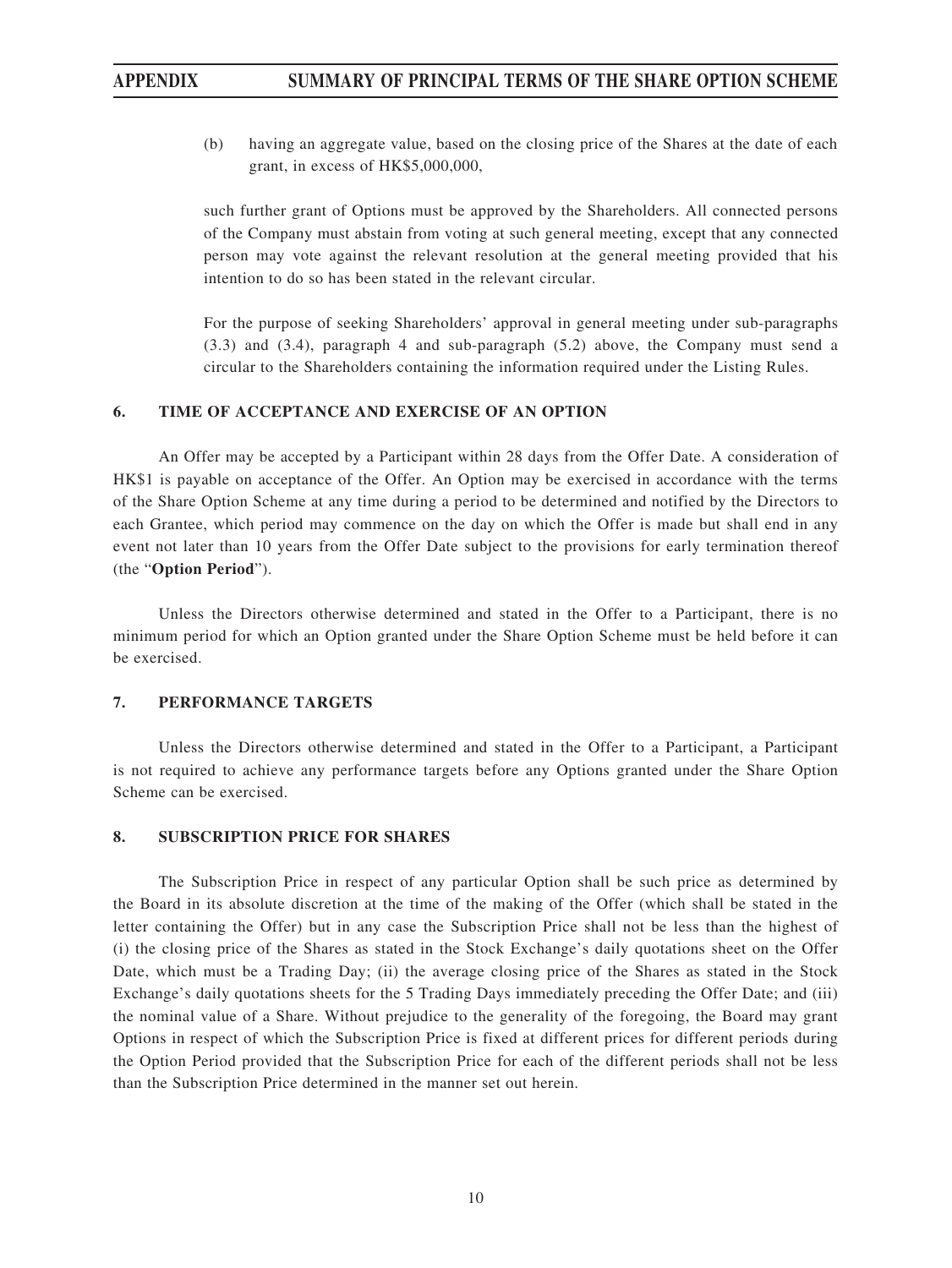#### **9. LIFE OF THE SHARE OPTION SCHEME**

Subject to paragraph 16, the Share Option Scheme will remain in force for a period of 10 years commencing on the date on which the Share Option Scheme is conditionally adopted by the Company at a general meeting of the Shareholders.

#### **10. RANKING OF SHARES**

The Shares to be allotted upon the exercise of an Option will be subject to all the provisions of the articles of association of the Company for the time being in force and will rank pari passu in all respects with the fully paid Shares in issue as from the day when the name of the Grantee is registered on the register of members of the Company and accordingly will entitle the holders to participate in all dividends or other distributions paid or made on or after the date when the name of the Grantee is registered on the register of members of the Company other than any dividend or other distribution previously declared or recommended or resolved to be paid or made with respect to a record date which shall be before the date when the name of the Grantee is registered on the register of members of the Company, provided always that when the date of exercise of the Option falls on a day upon which the register of members of the Company is closed then the exercise of the Option shall become effective on the first Business Day on which the register of members of the Company is re-opened. A Share allotted upon the exercise of an Option shall not carry voting rights until the completion of the registration of the Grantee as the holder thereof.

#### **11. TRANSFERABILITY OF OPTIONS**

An Option is personal to the Grantee and shall not be assignable and no Grantee shall in any way sell, transfer, charge, mortgage, encumber or create any interest in favour of any third party over or in relation to any Option. Any breach of the foregoing shall entitle the Company to cancel any outstanding Option or part thereof granted to such Grantee.

### **12. RIGHTS ATTACHING TO OPTIONS**

#### **(12.1) Rights on ceasing employment**

If the Grantee of an Option is an Eligible Employee and ceases to be an Eligible Employee for any reason other than death or termination of employment on one or more grounds referred to in sub-paragraph (12.3) below before exercising his or her Option in full, the Option (to the extent not already exercised) will lapse on the date of cessation and will not be exercisable unless the Directors otherwise determine in which event the Grantee may exercise the Option (to the extent not already exercised) in whole or in part within such period as the Directors may determine following the date of such cessation, which will be taken to be the last day on which the Grantee was at work with the Group or the Invested Entity whether salary is paid in lieu of notice or not.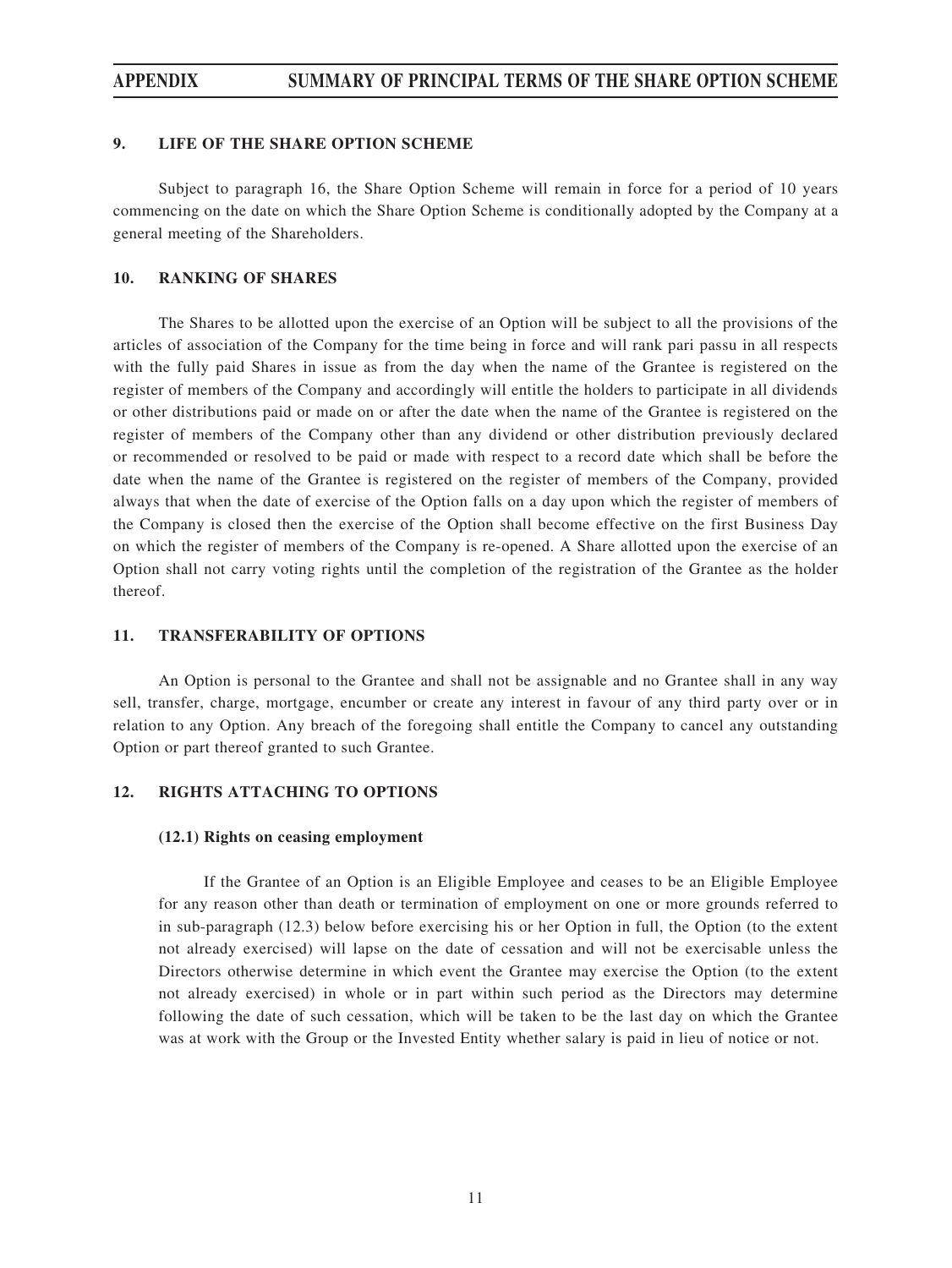#### **(12.2) Rights on death**

If the Grantee of an Option ceases to be a Participant by reason of death before exercising the Option in full (provided that none of the events which would be a ground for termination of his or her employment under sub-paragraph (12.3) below arises prior to his or her death), the legal personal representative(s) of this Grantee shall be entitled within a period of 12 months from the date of death (or such longer period as the Board may determine) to exercise the Option (to the extent which has become exercisable and not already exercised).

#### **(12.3) Rights on dismissal**

If the Grantee of an Option is an Eligible Employee and ceases to be an Eligible Employee by reason that he or she has been guilty of serious misconduct, or has committed an act of bankruptcy or has become insolvent or has made any arrangements or composition with his or her creditors generally, or has been convicted of any criminal offence involving his or her integrity or honesty or (if so determined by the Board) on any other ground on which an employer would be entitled to terminate his or her employment at common law or pursuant to any applicable laws or under the Eligible Employee's service contract with the Company or the relevant Subsidiary or the relevant Invested Entity, his or her Option will lapse automatically on the date the Grantee ceases to be an Eligible Employee.

#### **(12.4) Rights on breach of contract**

If the Directors at their absolute discretion determine that the Grantee (other than an Eligible Employee) or his or her associate has committed any breach of any contract entered into between the Grantee or his or her associate on the one part and the Group or any Invested Entity on the other part or that the Grantee has committed any act of bankruptcy or has become insolvent or is subject to any winding-up, liquidation or analogous proceedings or has made any arrangement or composition with his or her creditors generally, the Directors shall determine that the outstanding Options granted to the Grantee shall lapse. In such event, his or her Options will lapse automatically and will not in any event be exercisable on or after the date on which the Directors have so determined.

#### **(12.5) Rights on a general offer**

If a general or partial offer, whether by way of take-over offer, share re-purchase offer, or scheme of arrangement or otherwise in like manner is made to all the holders of Shares, or all such holders other than the offeror and/or any person controlled by the offeror and/or any person acting in association or concert with the offeror, the Company shall use all reasonable endeavours to procure that such offer is extended to all the Grantees on the same terms, mutatis mutandis, and assuming that they will become, by the exercise in full of the Options granted to them, Shareholders of the Company. If such offer becomes or is declared unconditional, a Grantee shall be entitled to exercise his or her Option (to the extent not already exercised) to its full extent or to the extent specified in the Grantee's notice to the Company in exercise of his or her Option at any time before the close of such offer (or any revised offer). Subject to the above, an Option will lapse automatically (to the extent not exercised) on the date on which such offer (or, as the case may be, revised offer) closes.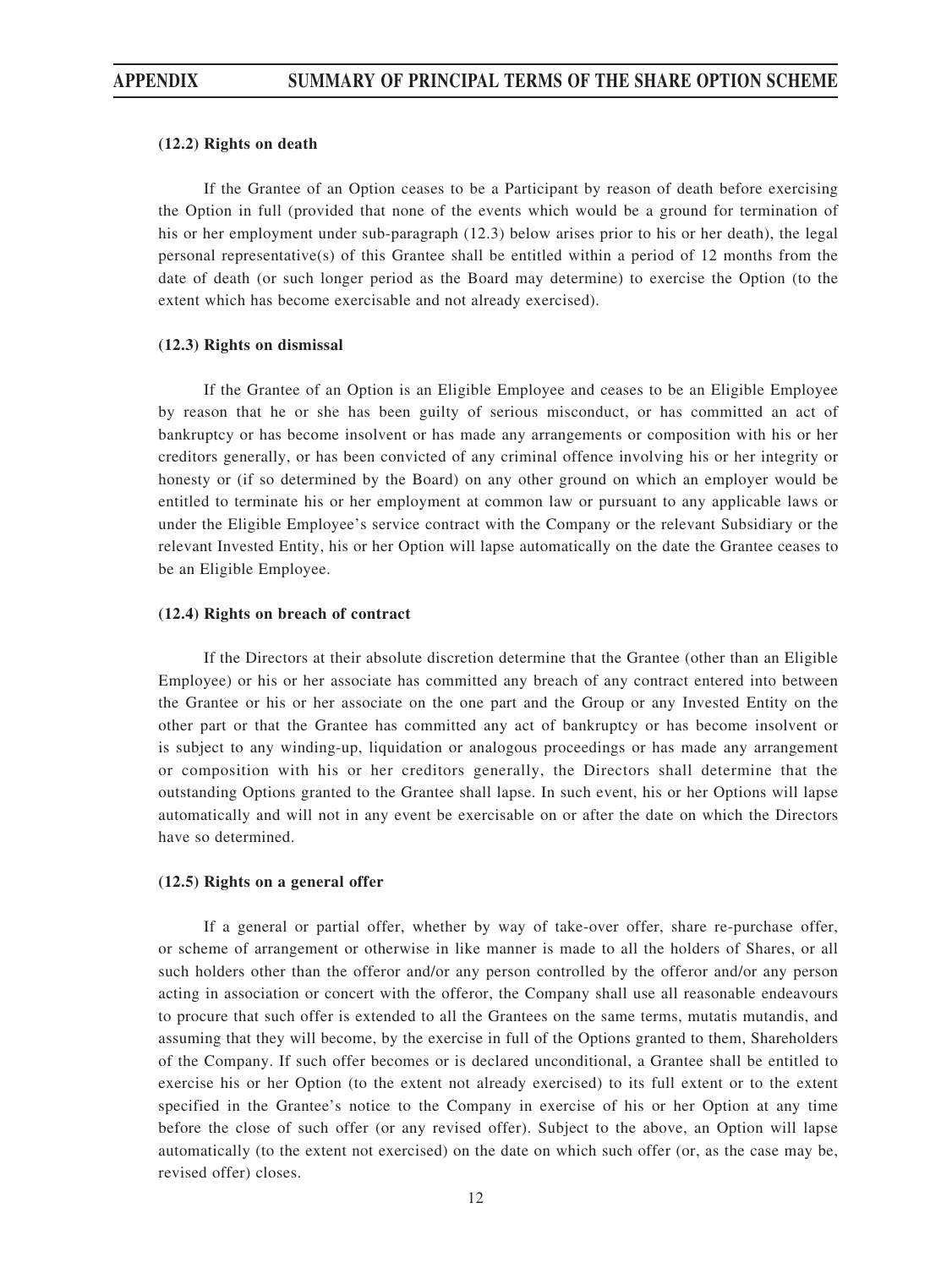#### **(12.6) Rights on winding up**

In the event of an effective resolution being proposed for the voluntary winding-up of the Company during the Option Period, the Grantee (or where permitted under sub-paragraph (12.2), his or her legal personal representative(s)) may, subject to the provisions of all applicable laws, by notice in writing to the Company at any time no later than two Business Days prior to the date on which such resolution is to be passed, exercise his or her Option (to the extent which has become exercisable and not already exercised) either to its full extent or to the extent specified in such notice in accordance with the provisions of the Share Option Scheme and shall accordingly be entitled, in respect of the Shares falling to be allotted and issued upon the exercise of his or her Option, to participate in the distribution of the assets of the Company available in liquidation pari passu with the Shares in issue on the date prior to the date of the passing of the resolution to wind-up the Company. Subject to the above, an Option will lapse automatically (to the extent not exercised) on the date of the commencement of the winding-up of the Company.

#### **(12.7) Rights on compromise or arrangement between the Company and its creditors**

In the event of a compromise or arrangement between the Company and its creditors (or any class of them) or between the Company and its Shareholders (or any class of them), in connection with a scheme for the reconstruction or amalgamation of the Company, the Company shall give notice thereof to all Grantees on the same day as it gives notice of the meeting to its Shareholders or creditors to consider such a scheme or arrangement, and thereupon any Grantee (or his or her legal representative(s)) may forthwith and until the expiry of the period commencing with such date and ending with the earlier of the date falling 2 calendar months thereafter and the date on which such compromise or arrangement is sanctioned by the court be entitled to exercise his or her Option (to the extent which has become exercisable and not already exercised), but the exercise of the Option shall be conditional upon such compromise or arrangement being sanctioned by the court and becoming effective. The Company may thereafter require such Grantee to transfer or otherwise deal with the Shares issued as a result of such exercise of his or her Option so as to place the Grantee in the same position as nearly as would have been the case had such Shares been subject to such compromise or arrangement. Subject to the above, an Option will lapse automatically (to the extent not exercised) on the date the proposed compromise or arrangement becomes effective.

#### **13. LAPSE OF OPTION**

An Option shall lapse automatically (to the extent not already exercised) on the earliest of:

- (a) the expiry of the periods or dates referred to in paragraphs 6 and 12; and
- (b) the date on which a breach of the provision of restriction on transfer and assignment of an Option referred to in paragraph 11 is committed.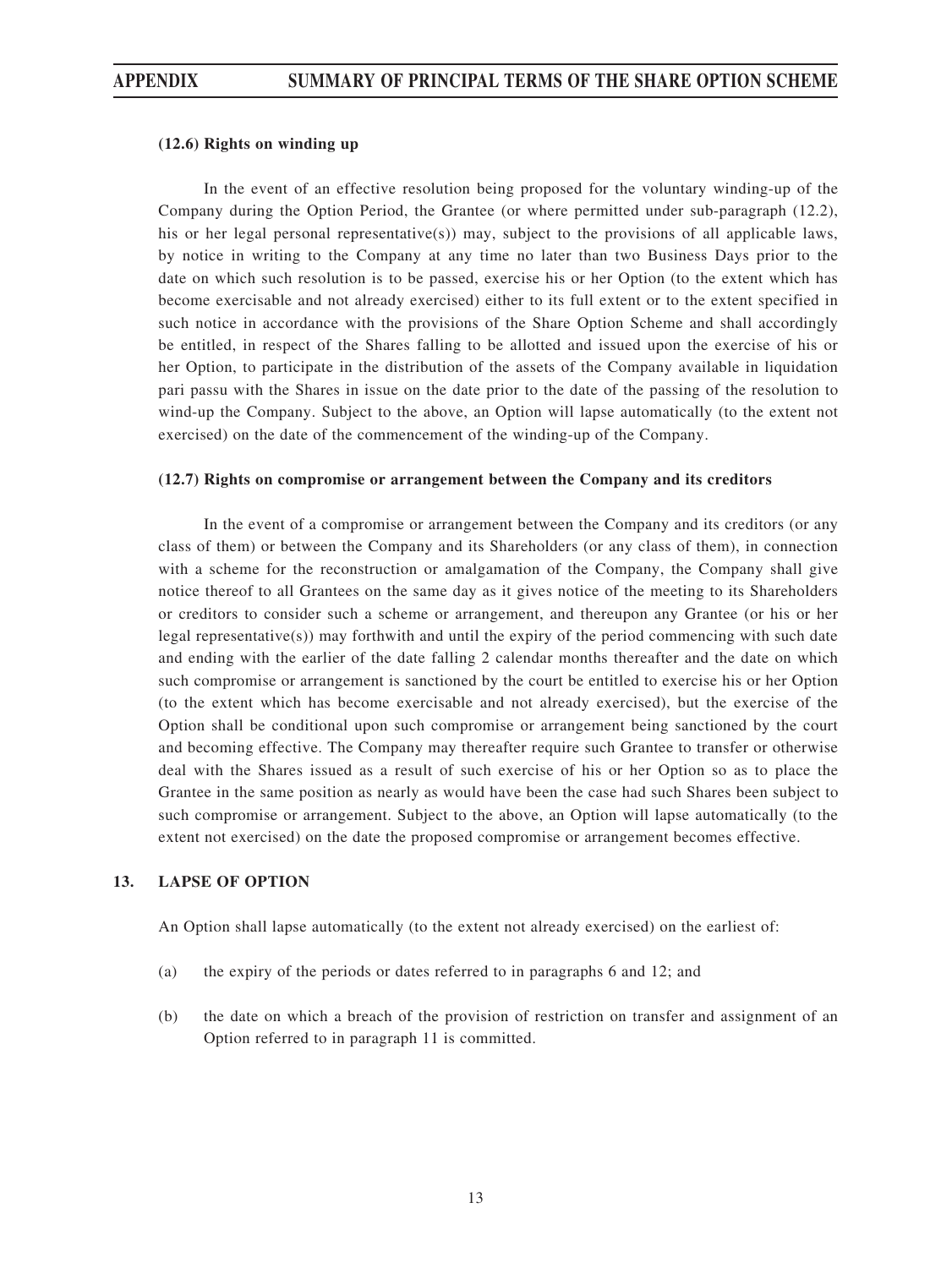#### **14. REORGANIZATION OF CAPITAL STRUCTURE**

In the event of a capitalization issue of profits or reserves, rights issue, consolidation, subdivision or reduction of capital of the Company (other than an issue of Shares as consideration in respect of a transaction to which the Company is a party), such corresponding adjustments (if any) shall be made in:

- (a) the number of Shares subject to the Options so far as unexercised; and/or
- (b) the Subscription Price; and/or
- (c) the maximum number of Shares referred to in paragraphs 3 and 4,

as an independent financial adviser or the auditors of the Company shall certify in writing to the Board to be in their opinion fair and reasonable, provided that any adjustments shall be made on the basis that the proportion of the issued share capital of the Company to which a Grantee is entitled after such adjustments shall remain the same as that to which he was entitled before such adjustments and no such adjustments shall be made the effect of which would be to enable any Share to be issued at less than its nominal value and no such adjustments will be required in circumstances where there is an issue of Shares or other securities of the Group as consideration in a transaction. In addition, in respect of any such adjustments as provided in this paragraph 14, other than any made on a capitalization issue, the independent financial adviser or auditors of the Company must confirm in writing to the Directors that the adjustments satisfy the requirements of the relevant provision of the Listing Rules.

#### **15. CANCELLATION OF OPTIONS**

Any cancellation of Options granted but not exercised shall require approval of the Board. Cancelled Options may be re-issued after such cancellation has been approved, provided that re-issued Options shall only be granted in compliance with the terms of the Share Option Scheme and the Listing Rules. Where the Company cancels Options and issues new ones to the same Grantee, the issue of such new Options may only be made under a scheme with available unissued Options (excluding the cancelled Options) within the limit approved by Shareholders as mentioned in paragraph 3. For the avoidance of doubt, Options which have been exercised shall not be included as cancelled Options.

#### **16. TERMINATION OF THE SHARE OPTION SCHEME**

The Company may by resolution in general meeting at any time terminate the operation of the Share Option Scheme and in such event no further Options will be offered but the provisions of the Share Option Scheme shall remain in full force and effect to the extent necessary to give effect to the exercise of any Options (to the extent not already exercised) granted prior to the termination or otherwise as may be required in accordance with the provisions of the Share Option Scheme. Options (to the extent not already exercised) granted prior to such termination shall continue to be valid and exercisable in accordance with the Share Option Scheme.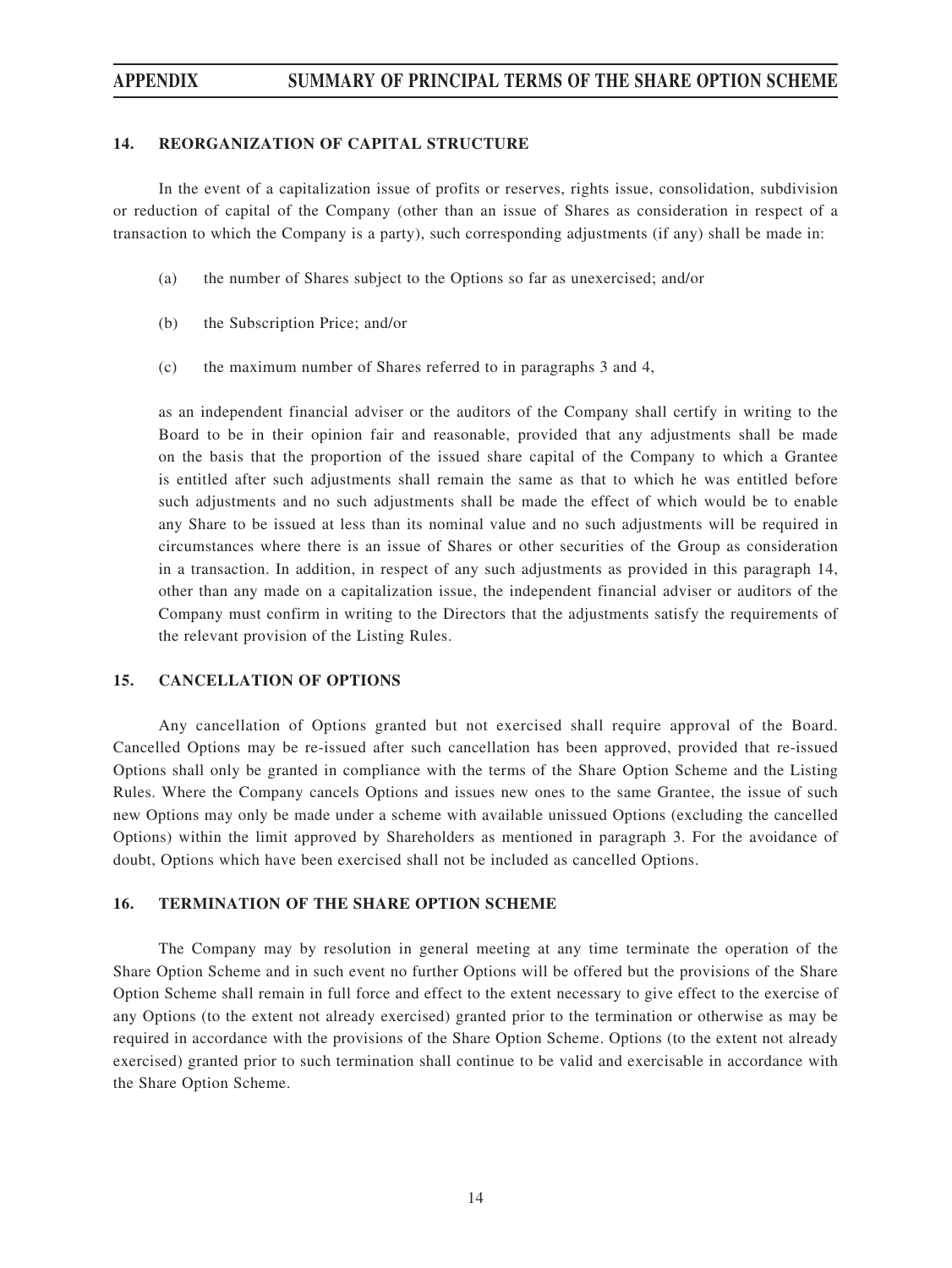### **17. ALTERATION OF THE SHARE OPTION SCHEME**

- (17.1) The Share Option Scheme may be altered in any aspect by resolution of the Board except that:
	- (a) the terms and conditions of the Share Option Scheme relating to the matters set out in Rule 17.03 of the Listing Rules shall not be altered to the advantage of Grantees of the Options except with the prior approval of the Shareholders in general meeting;
	- (b) any alterations to the terms and conditions of the Share Option Scheme which are of a material nature or any change to the terms of Options granted must be approved by the Shareholders in general meeting, except where the alterations take effect automatically under the existing terms of the Share Option Scheme;
	- (c) any change to the terms of the Options granted must be approved by the Shareholders in general meeting; and
	- (d) any change to the authority of the Directors in relation to any alteration to the terms of the Share Option Scheme must be approved by the Shareholders in general meeting.
- (17.2) The amended terms of the Share Option Scheme or the Options must still comply with the relevant requirements of Chapter 17 of the Listing Rules.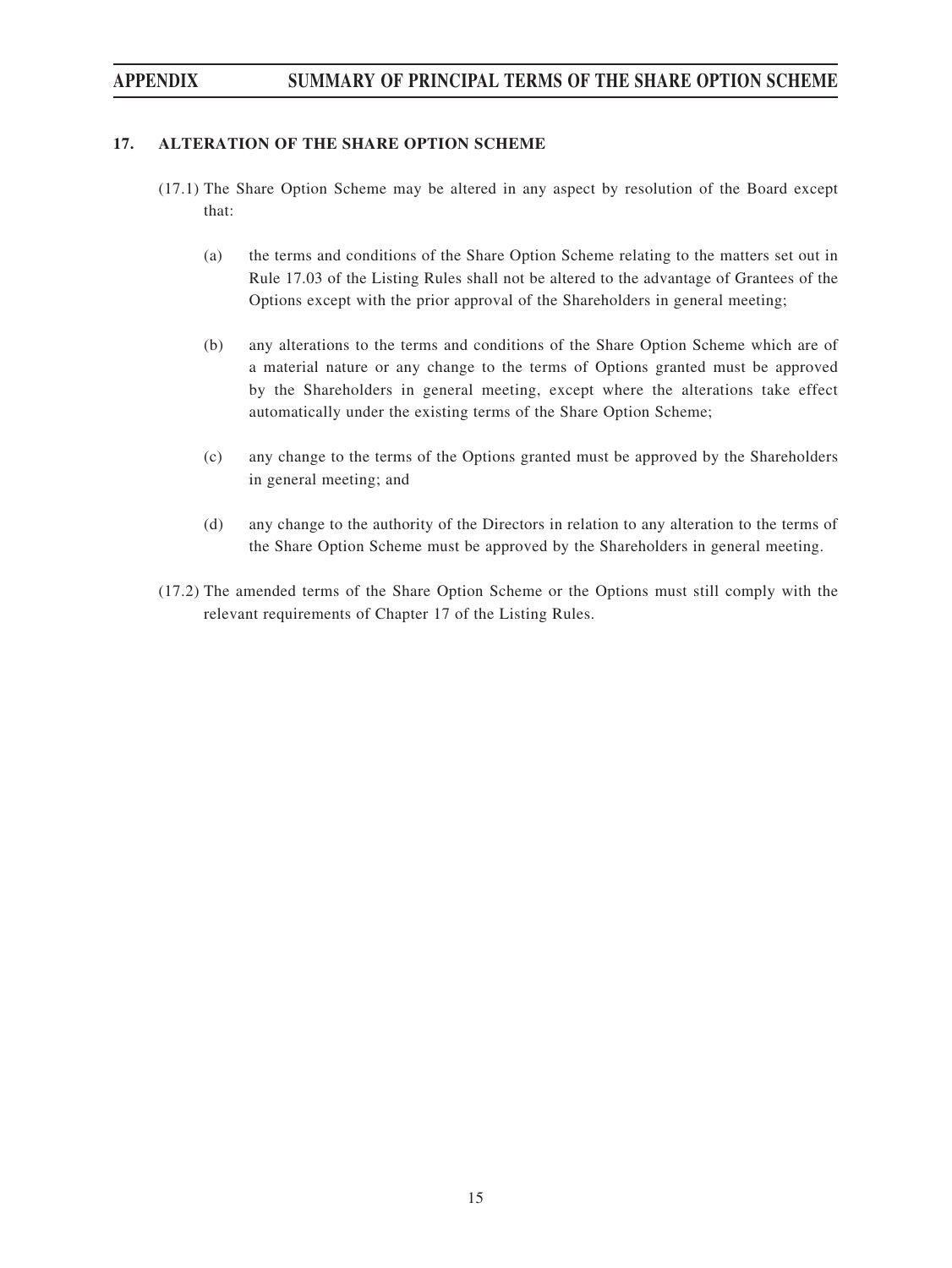

# **世 界( 集 團 )有 限 公 司 WORLD HOUSEWARE (HOLDINGS) LIMITED**

*(Incorporated in the Cayman Islands with limited liability)* **(Stock Code: 713)**

**NOTICE IS HEREBY GIVEN** that an Extraordinary General Meeting of World Houseware (Holdings) Limited (the "Company") will be held at the Jade Room, 6th Floor, Marco Polo Hongkong Hotel, Harbour City, Kowloon, Hong Kong on Friday, 10 June 2011 at 3:15 p.m. (or immediately after the conclusion or adjournment of the annual general meeting of the Company convened at 3:00 p.m. on the same date and at the same place) for the purposes of considering and, if thought fit, passing with or without amendments, the following resolution as an ordinary resolution:

"**THAT** subject to and conditional upon the Listing Committee of The Stock Exchange of Hong Kong Limited (the "Stock Exchange") granting the listing of and permission to deal in the shares to be issued pursuant to the exercise of any options granted under the share option scheme of the Company (the "Share Option Scheme", a copy of which marked "A" is produced to the meeting and for the purposes of identification signed by the Chairman thereof), the Share Option Scheme be and is hereby approved and adopted and the board of directors of the Company be and is hereby authorized to do all such acts and to enter into all such transactions, arrangements and agreements as may be necessary or expedient in order to give full effect to the Share Option Scheme, including but without limitation:

- (a) to administer the Share Option Scheme under which options will be granted to participants eligible under the Share Option Scheme to subscribe for shares of the Company;
- (b) to modify and/or amend the Share Option Scheme from time to time provided that such modification and/or amendment is effected in accordance with the provisions of the Share Option Scheme relating to modification and/or amendment;
- (c) to issue and allot from time to time such number of shares in the capital of the Company which may fall to be issued and allotted pursuant to the exercise of the options granted under the Share Option Scheme, provided always that the total number of shares subject to the Share Option Scheme, when aggregated with any shares subject to any other share option schemes, shall not exceed 10% of the issued share capital of the Company as at the date of passing this resolution, but the Company may seek approval of its shareholders in general meeting for refreshing the 10% limit under the Share Option Scheme, and provided also that the maximum number of shares which may be issued upon exercise of all outstanding options granted and yet to be exercised under the Share Option Scheme and any other share option schemes of the Company shall not exceed 30% of the issued share capital of the Company from time to time;